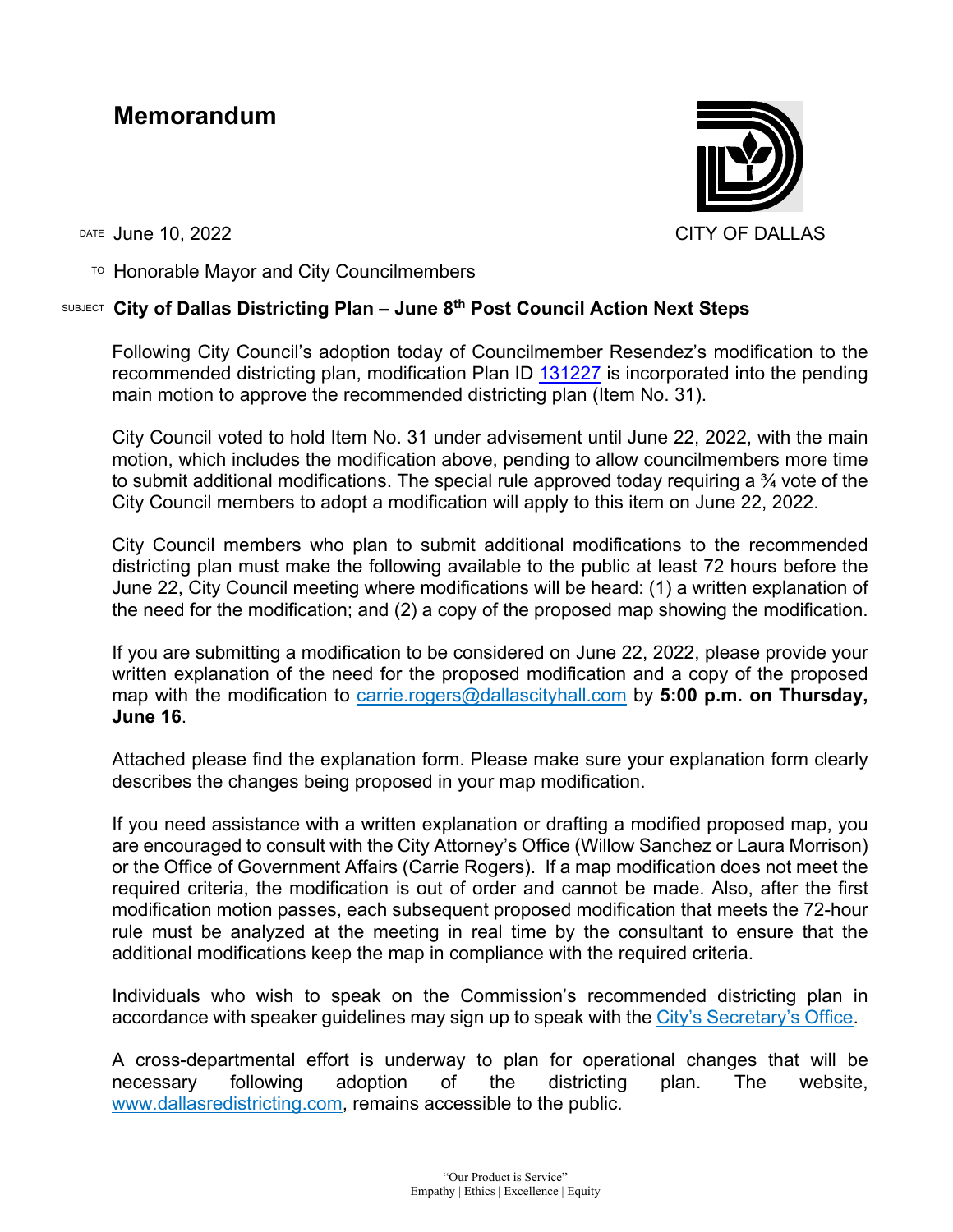## DATE June 8, 2022 SUBJECT **City of Dallas Districting Plan – June 8th Post Council Action Next Steps**

Should you have any questions, please contact me at 214.670.5797 or [carrie.rogers@dallascityhall.com.](mailto:carrie.rogers@dallascityhall.com)

Comie Kogers **Director** Office of Government Affairs

c: T.C. Broadnax, City Manager Christopher J. Caso, City Attorney Mark Swann, City Auditor Bilierae Johnson, City Secretary Preston Robinson, Administrative Judge Jon Fortune, Deputy City Manager Kimberly Bizor Tolbert, Deputy City Manager Majed A. Al-Ghafry, Assistant City Manager M. Elizabeth (Liz) Cedillo-Pereira, Assistant City Manager Dr. Robert Perez, Assistant City Manager Carl Simpson, Assistant City Manager M. Elizabeth Reich, Chief Financial Officer Genesis Gavino, Chief of Staff/Office of Resilience Directors and Assistant Directors